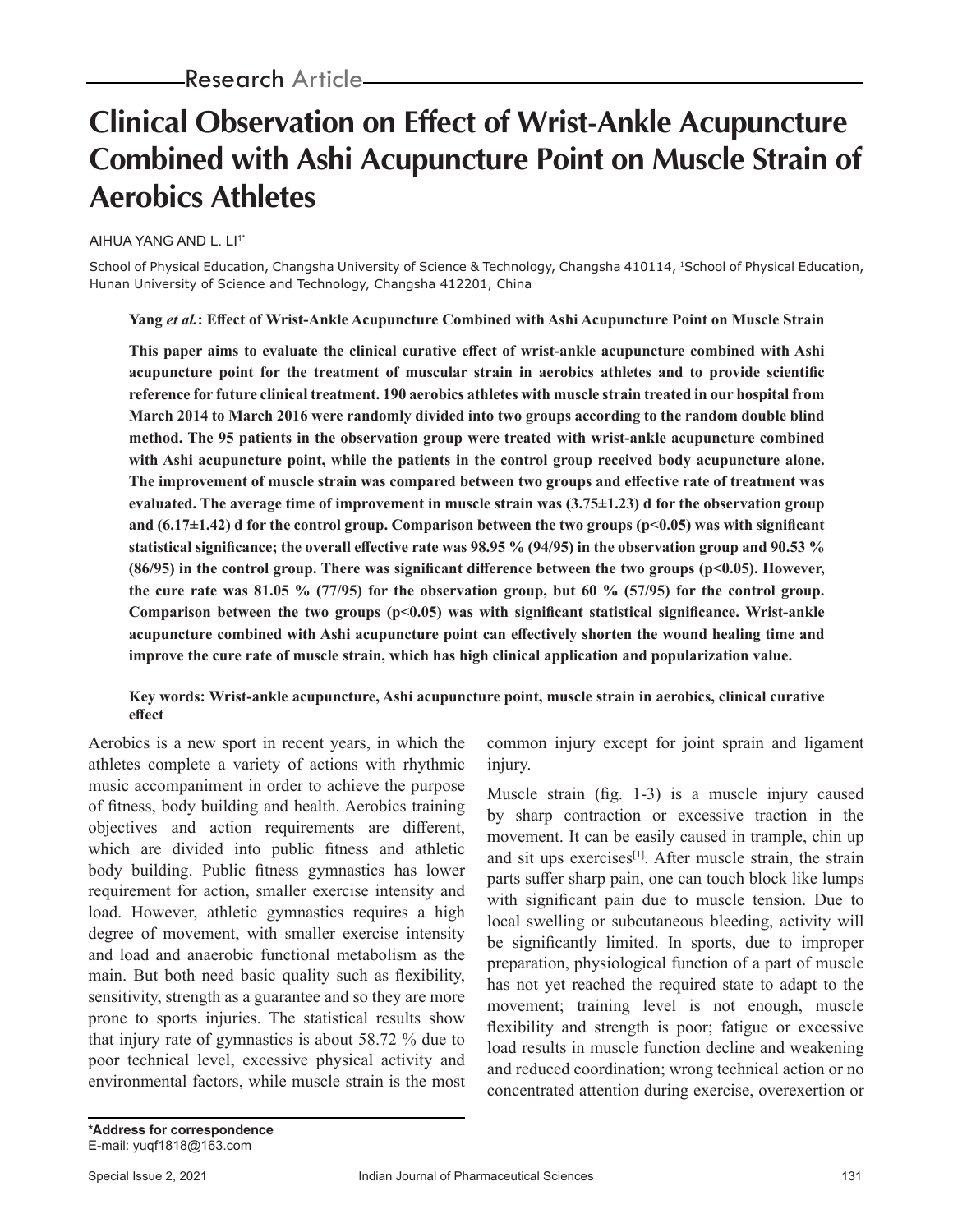roughness; too low humidity and too much humidity, poor quality of the site or equipment can lead to muscle strain.





**Fig. 3: Shoulder muscle strain**

Clinical treatment of muscle strain usually follows basic principles of relieving pain, preventing stasis, promoting menstruation, laying bones, expelling wind and removing cold. Ashi acupuncture point therapy is a very common treatment method. But according to

research results of Zhou Bencheng, Shenjian, cure rate of Ashi acupuncture point was only 61.3 % for muscle strain in aerobics, which cannot meet the requirement of restoring patient's physical activity ability as soon as possible<sup>[2]</sup>. Therefore, in our study, our hospital tried to combine Ashi acupuncture point therapy with wristankle acupuncture therapy, in order to further improve the cure rate.

## **MATERIALS AND METHODS General Information**

The subjects of this study were 190 cases of aerobics athletes with muscle strain treated in our hospital from March 2014 to March 2016, who was randomly divided into two groups with double blind method, each group with 95 cases. The observation group consisted of 42 males and 53 females aged between 12 and 26 y. The course of the disease ranged from 0.5 to 13 d. The control group consisted of 44 males and 51 females aged from 11 to 27 y. The course of the disease ranged from 1 to 15 d. The two groups were in line with the clinical diagnosis of muscle strain (fig. 4 and fig. 5). The injury sites included 10 cases of back muscle, 18 cases of shoulder muscle, 42 cases of gastrocnemius, 27 cases of sartorius muscle, 34 cases of popliteus muscle and 59 cases of quadriceps femoris, which were evenly distributed among the two groups (Table 1).



**Fig. 4: X-ray film of 1 case of shoulder muscle strain**



**Fig. 5: X-ray film of 1 case of calf muscle strain**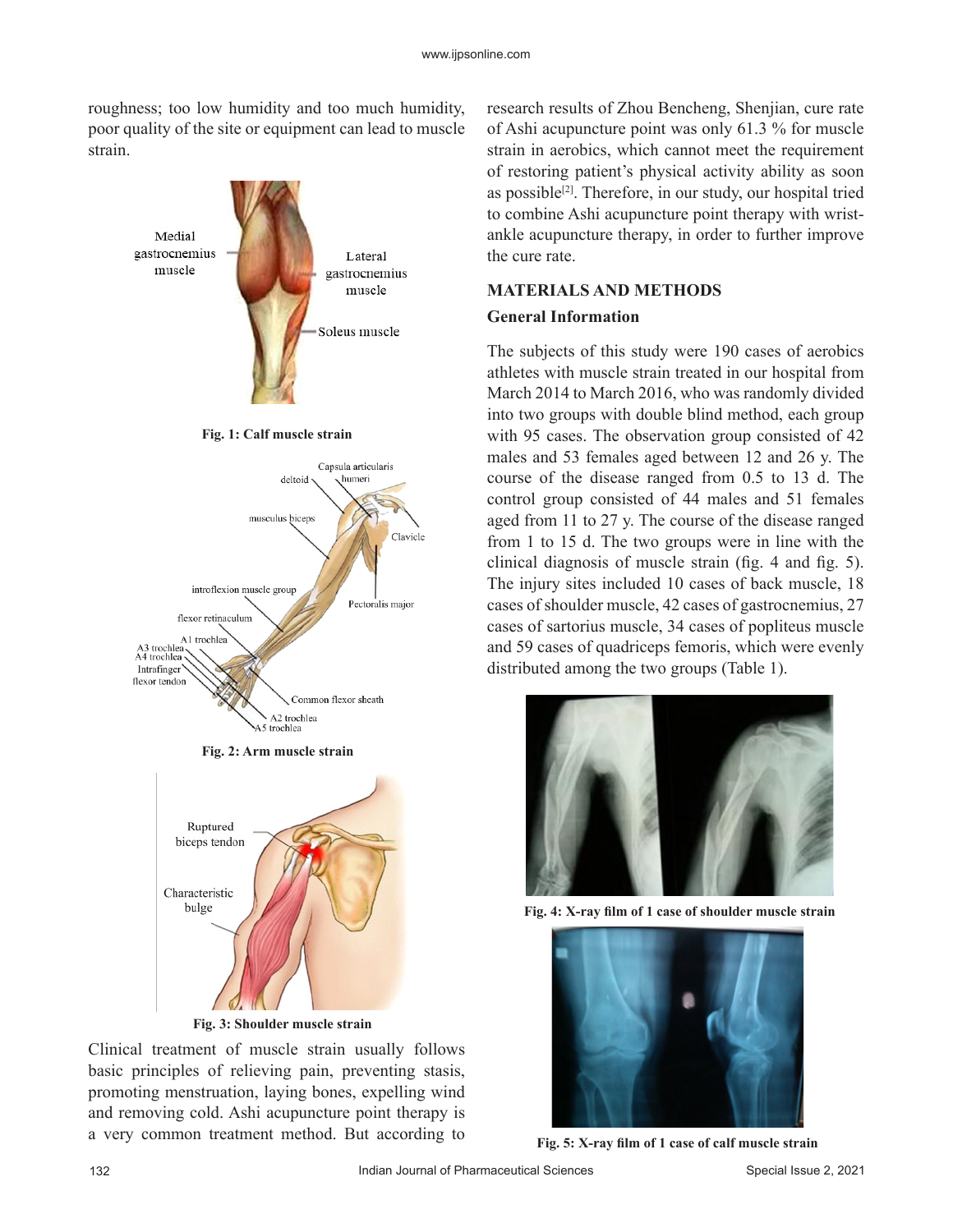| Group             | Gender composition | Average age/y  | Average duration/d |
|-------------------|--------------------|----------------|--------------------|
| Observation group | Male 42/female 53  | $18.5 \pm 2.4$ | $6.23 \pm 1.12$    |
| Control group     | Male 44/female 51  | $18.7 + 2.2$   | $6.41 \pm 1.08$    |
| p                 | >0.05              | >0.05          | >0.05              |

**TABLE 1: COMPARISON OF GENERAL TREATMENT OF THE TWO GROUPS N=95**

Inclusion and exclusion criteria<sup>[3]</sup>: Have a history of significant sports injury; partial muscle pain, tenderness, swelling and subcutaneous bleeding, resistance pain (+); some patients may have palpable block like mass, with accompanying tearing of muscle fascia; patients with complete rupture of muscle fascia and presence of other types of injury were excluded; all patients were willing to participate in treatment research and signed informed consent and the relevant information was approved by the Ethics Committee.

#### **Therapeutic method**

The control group was treated with body acupuncture only. For acupuncture of strain site, neck and shoulder include Yanglao, Jian Jing, Dazhui, neck and back include Tianzong, Xuanzhong, anterior part of chest includes Neiguan through Wai kuan, lateral thorax part includes Taichong, center of the waist includes Renzhong, both sides include Yanglao, lateral thigh includes Zusanli, Yanglingquan, posterior leg includes Feiyang. For a large area of strain, add 4-6 needles at upper and lower, left and right edge of the pain zone<sup>[4]</sup>. Lift and pull to produce a sense of needle, manipulate needle once every 5 min, each treatment lasts 30 min, once a day. Every 3 d represent completion of a course of treatment.

The observation group was treated with wrist-ankle acupuncture combined with Ashi acupuncture point. First, find the most painful point in the affected side of the patient, that is, Ashi point. Conduct routine disinfection for local skin and choose appropriate needle according to the injured muscle depth, generally 50-75 mm in length. Pierce the pain center, lift, thrust, swirl and rotate for 1 min after arrival of  $qi<sup>[5]</sup>$ . And then select acupoint by referring to the wrist-ankle acupoint selection method based on the injury site, take upper 4, 5 acupuncture of the affected side of the shoulder; take upper 5 acupuncture of the affected side of the elbow; take upper 5 acupuncture of the affected side of the wrist; take double lower 5,6 acupuncture of the waist; take lower 3, 4 acupuncture of the affected side of the knee; take lower 5 acupuncture of the affected side of the lateral malleolus; take lower 2 acupuncture of the affected side of the malleolus medialis. Before

treatment, conduct routine skin disinfection and then select No. 30-32, 30-40 mm long stainless steel needle<sup>[6]</sup>, make a 30° angle between the needle body and the skin surface, slightly spin the needle and quickly penetrate it into the skin and then lay the needle flat, point the needle to the lesion, gently push the needle along the skin about 2.5 cm until needle protrusion can be seen on the body surface. When pushing the needle, the doctor should not have a sense of resistance in the fingers, the patient should not have acid, hemp, swelling or heavy pain feeling, otherwise, withdraw the needle to repenetrate it. Retain the needle for 30 min<sup>[7]</sup>, generally no hand manipulation of needle is needed during needle retention. For some patients, to enhance the analgesic effect, scraping needle approach can be used. Treat once daily and for 3 d represent the course of treatment.

#### **Clinical observation indicators**

The time of improvement in muscle strain in the two groups was recorded in detail and the effect was further determined according to the symptoms, palpation examination, functional recovery and the actual situation of the patients<sup>[8,9]</sup>. Invalid: After 15 times of treatment or more, there was no significant relief of symptoms, patient could not carry out daily training. Improved: After treatment, pain, swelling, tenderness was relieved, but the functional recovery was poor, patient could not engage in training of moderate or above intensity. Markedly: After treatment, pain was significantly reduced, swelling and tenderness subsided, function basically recovered, there was no or only mild symptoms during rest, symptoms slightly heightened after training, patient could not engage in high intensity training in daily training, but moderate intensity training was allowed $[10]$ . Cured: After treatment, pain and local tenderness disappeared, swelling subsided, function recovered, routine training was as usual and patient could carry out normal moderate, high intensity training.

Cure rate=cured/total number of people×100 % Effective rate=(improved+markedly+cured)/ total number of people×100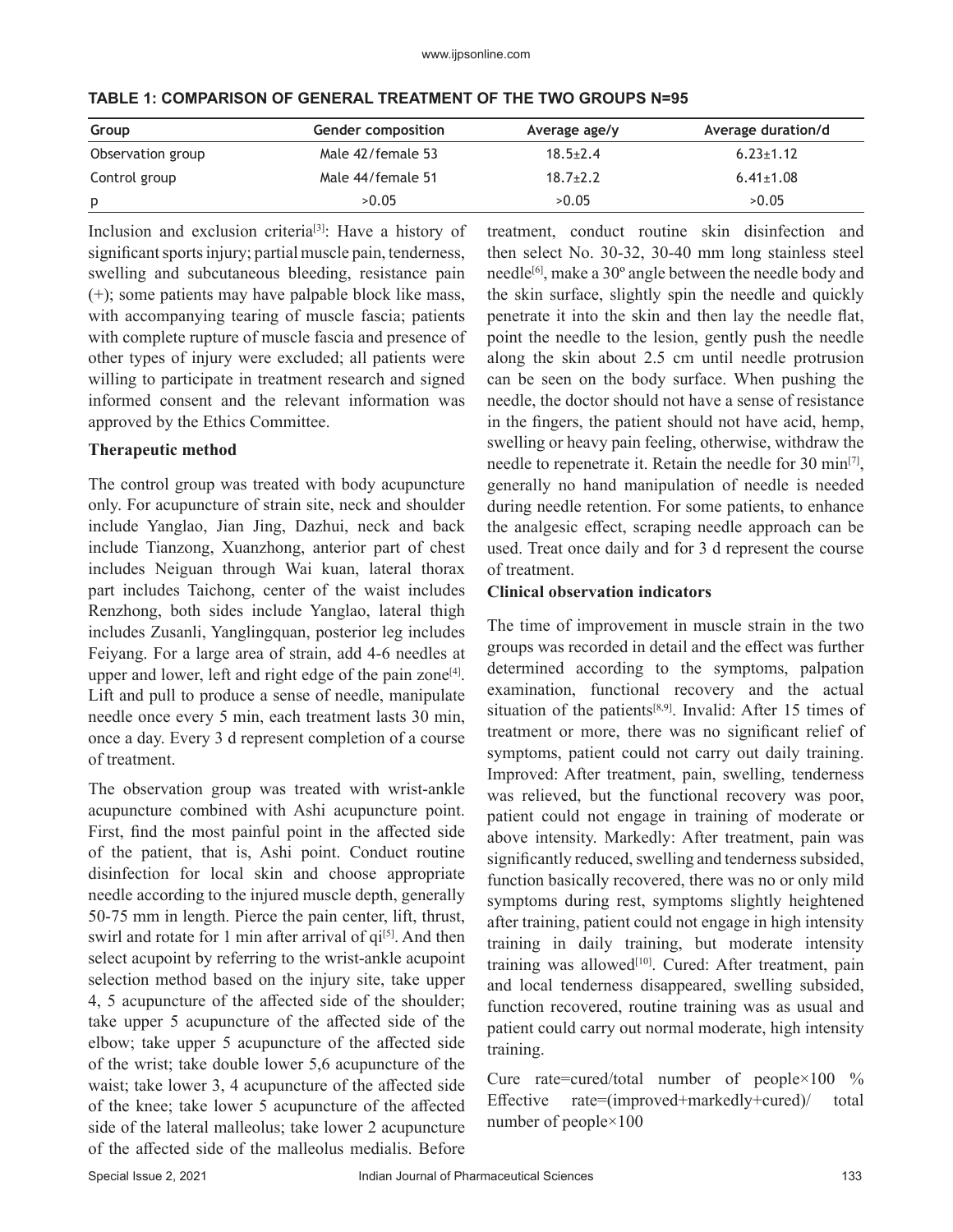## **Statistical methods**

In this study, the clinical effects of wrist-ankle acupuncture combined with Ashi acupuncture point in treatment of muscle strain of aerobics athletes were analyzed. The data was analyzed and processed with SPSS 19.0 statistical software. The count data were expressed as (n, %) and tested by chi square, while the measurement data was expressed as  $(\bar{x} \pm s)$  and tested by t. The difference was statistically significant only if p<0.05 was satisfied.

## **RESULTS AND DISCUSSION**

The average time of improvement in muscle strain was

 $(3.75\pm1.23)$  d for the observation group and  $(6.17\pm1.42)$ d for the control group. The difference between the two groups ( $t=12.555$ ,  $p=0.000<0.05$ ) was with significant statistical differences (Table 2).

The total effective rate was 98.95 % (94/95) in the observation group and 90.53 % (86/95) in the control group, the difference was statistically significant  $(p<0.05)^{[11]}$ . However, the cure rate was 81.05 % (77/95) for the observation group and only 60 % (57/95) for the control group, the comparison between the two groups  $(p<0.05)$  was with significant statistical significance (Table 3).

**TABLE 2: COMPARISON OF TIME OF IMPROVEMENT IN MUSCLE STRAIN OF TWO GROUPS OF PATIENTS WITH EFFECTIVE TREATMENT (N, %)**

| Group                    | $\leq$ 3 d | 4-6 d      | >6 d       |
|--------------------------|------------|------------|------------|
| Observation group (n=94) | 68 (72.34) | 21 (22.34) | 5(5.32)    |
| Control group(n=86)      | 42 (48.84) | 27 (31.40) | 17 (19.76) |

|                      |                |          |          |       | $\cdots$<br>. .       |           |
|----------------------|----------------|----------|----------|-------|-----------------------|-----------|
| Group                | <b>Invalid</b> | Improved | Markedly | Cured | <b>Effective rate</b> | Cure rate |
| Observation<br>group |                | 6        | 11       | 77    | 98.95 %               | 81.05 %   |
| Control group        | Q              | 11       | 18       | 57    | 90.53 %               | 60 %      |
| $x^2$                |                |          |          |       | 6.756                 | 10.128    |
| p                    |                |          |          |       | 0.009                 | 0.001     |

From the perspective of traditional Chinese medicine, muscle strain belongs to "injured tendon", a symptom of damaged muscle meridian and collaterals. The main pathogenesis is adverse muscle meridian, blood barrier. For treatment, it is better to activate blood and remove stasis, promote qi circulation to relieve pain. Ashi point is the main point of pathological response. Based on principle of adjacent acupoint selection, to stimulate the point, we can activate blood, remove stasis and clear the meridians, so it is more commonly used $[12]$ .

134 **Indian Journal of Pharmaceutical Sciences** Special Issue 2, 2021 Wrist-ankle acupoint is a subcutaneous needle retention method, which works mainly through stimulation of twelve skin areas which are corresponding parts of twelve meridians function reflected in the body surface, also area with collaterals distribution. The stimulation of twelve skin areas can regulate twelve meridians, dredge the meridians, regulate qi and blood and stimulate channel qi running of the skin. Wrist-ankle acupuncture, through the neural and humoral regulation and the combined effect of a variety of automatic control systems of the living organism, can mitigate

spasm of the lesion site, improve local blood circulation and nutrition of injured limb and promote absorption of edema and inflammation to achieve analgesic effect. As this method features less acupoint selection than pure acupuncture, slight pain and does not need soreness which is required by general acupuncture, it enjoys greater advantages in clinics. The study results showed clear advantage in treatment effect of observation group compared with the control group. Also, time of improvement in muscle strain was significantly shorter than that of the control group, which further demonstrated effectiveness of Ashi point combined with wrist-ankle acupuncture.

In summary, wrist-ankle acupuncture combined with Ashi point for muscle strain in aerobics can effectively improve the treatment efficiency, which enjoys greater advantages in efficiency and cure rate compared with simple body acupuncture treatment. Hence, it is recommended that this combination therapy can be widely used in clinics.